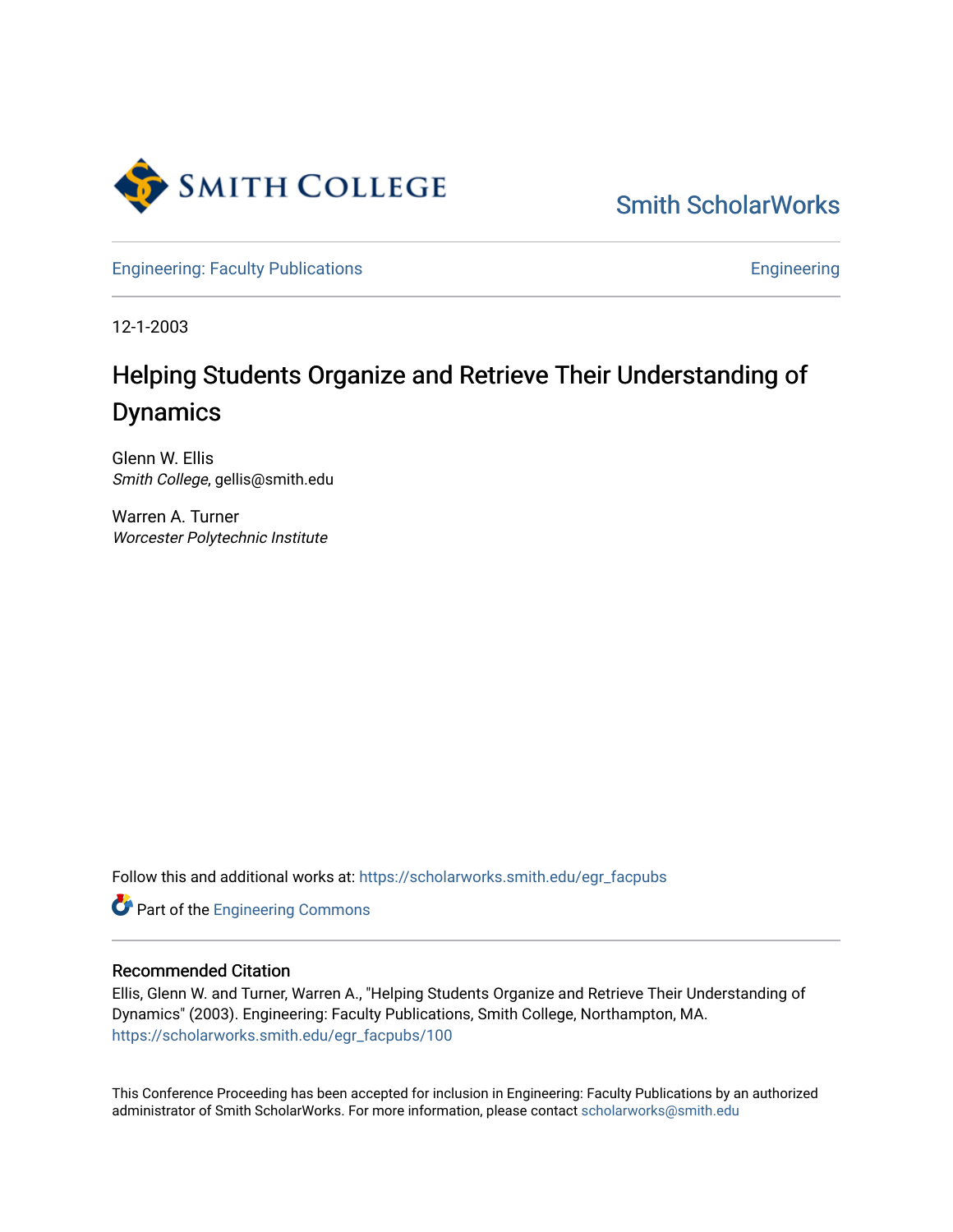# **HELPING STUDENTS ORGANIZE AND RETRIEVE THEIR UNDERSTANDING OF DYNAMICS**

## **Glenn W. Ellis, Warren A. Turner**

#### **Smith College/Worcester Polytechnic Institute**

#### **Abstract**

When confronted with the large amount of information presented in an introductory physics course, students often have difficulty assimilating the concepts and seeing the big picture. Thus they may have difficulty transferring their knowledge to new situations. In this paper we present a conceptual framework that we have developed for teaching and applying dynamics at both the secondary school and college levels. In this framework the causes of motion are graphically related to the description of motion using Newton's laws and impulse/momentum relationships. The framework accommodates translation and rotation, multiple dimensions, and time-varying forces. In addition to presenting the framework, we describe how it is used by teachers and students in the classroom as part of a learner-centered curriculum and provide an elevator activity as an example. Finally, we include the response of students to this approach.

### **Introduction**

Most introductory physics texts devote 10 or more chapters to the topics involved in dynamics, including pre-requisite skills such as vector operations, kinematics, Newton's Laws, impulsemomentum relationships and the application of dynamics to a wide variety of situations. Thus it is not surprising that many students do not see how the concepts of dynamics are related to each other. Lacking a solid understanding of how the knowledge is structured, students may concentrate their efforts on learning processes to manipulate equations to solve problems. If this is the case, they will not gain a conceptual understanding of the subject matter, nor will they be able to transfer their knowledge to domains outside the narrow and idealized ones of their experience.

The National Research Council  $(NRC)^1$  summarizes a variety of studies illustrating how experts and novices differ in the way that they solve physics problems. The NRC notes that, "Experts usually mentioned the major principle(s) or law(s) that were applicable to the problem, and how one could apply them." By comparison it is noted that "…competent beginners rarely referred to major principles and laws in physics; instead, they typically described which equations they would use and how those equations would be manipulated…Experts' thinking seems to be organized around big ideas in physics, such as Newton's second law and how it would apply, while novices tend to perceive problem solving in physics as memorizing, recalling, and manipulating equations to get answers." The work of Chi<sup>2</sup> cited by the NRC is particularly relevant to our paper. The NRC writes, "In representing a schema for an incline plane, the novice's schema contains primarily surface features of the incline plane. In contrast the expert's schema immediately connects the motion of an incline plane with the laws of physics and the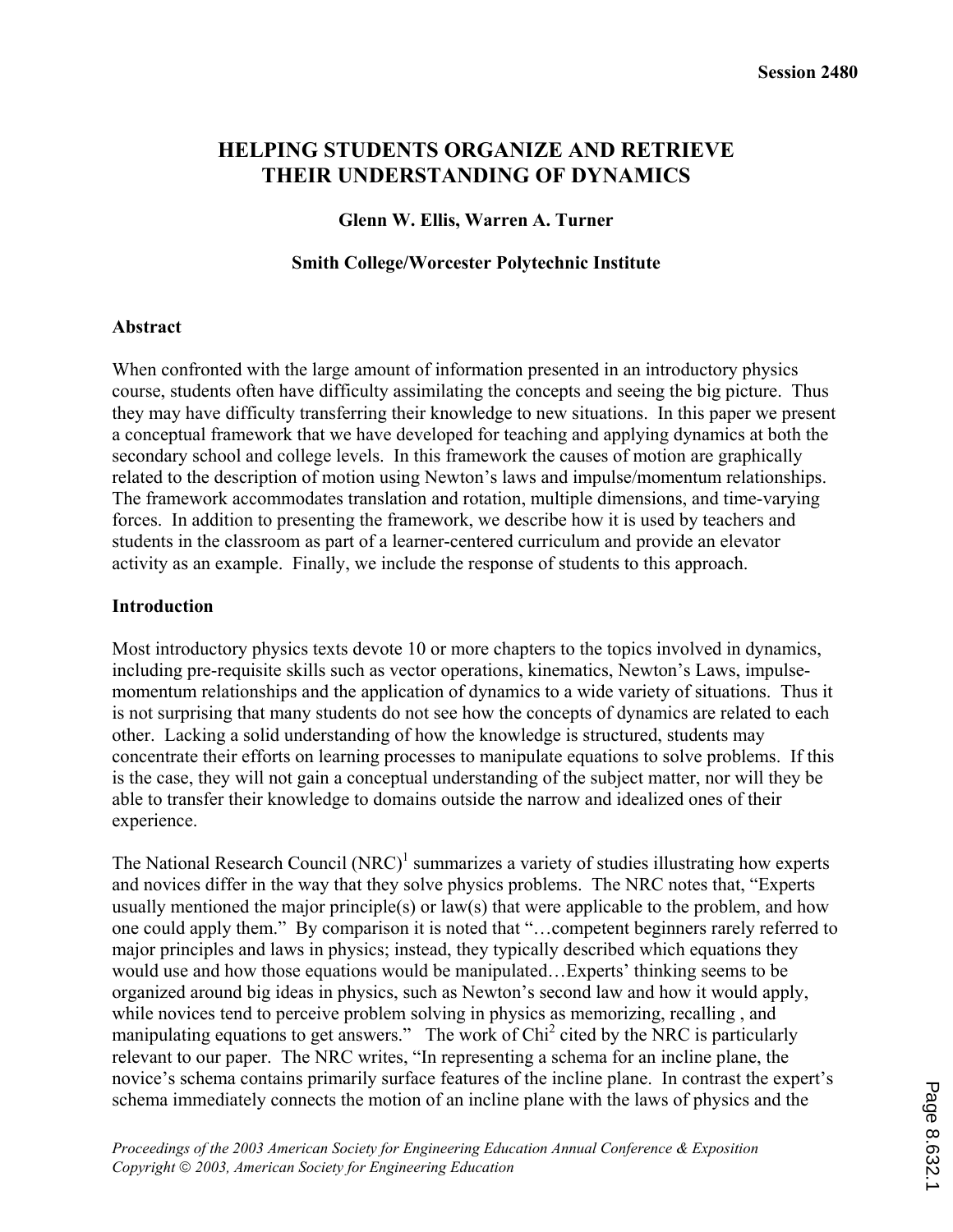conditions under which laws are applicable." Further, based upon the work of Larkin<sup>3</sup> and Chi et al.<sup>4</sup>, the NRC notes that, "Experts appear to possess an efficient organization of knowledge with meaningful relations among related elements clustered into related units that are governed by underlying concepts and principles…Within this picture of expertise, 'knowing more' means having more conceptual chunks in memory, more relations or features defining each chuck, more interrelations among the chunks, and efficient methods for retrieving related chucks and procedures for applying these informational units in problem-solving context."

Given how important structuring knowledge is to the process of learning physics, the question then is how to most effectively help students with knowledge organization. We will describe a simple conceptual framework to aid the study and application of dynamics and its use in a learner-centered curriculum.

# **Dynamics Conceptual Framework**

The dynamics conceptual framework that we have developed is shown in Figure 1. In this framework, motion is related to its causes by Newton's second law and impulse-momentum relationships. Motion is quantified by position, velocity and acceleration on the right side of the framework. These variables are related by graphical and calculus relationships. We feel that a graphical approach integrated with (or followed at a later time by) a calculus-based approach is most effective for learning kinematics, because graphical analysis allows students to *visualize* motion while working directly with fundamental principles. This approach also takes greater advantage of advances in laboratory technology, including real-time data collection using motion detectors (an ideal tool for measuring, viewing and manipulating motion graphs for motion with constant or time-varying acceleration) and video analysis. Details and example applications of this approach for learning kinematics are given in Ellis and Turner<sup>5</sup>.

While the graphical and calculus relationships among variables describing motion are the fundamental feature of the right side of the framework, the left side describes the forces and torques that affect motion. Here we highlight the free-body diagram and how it is used to find the net force and torque on an object. Thus the framework illustrates the need to identify forces, construct a free-body diagram and add these forces. In the middle of the diagram is Newton's second law and impulse-momentum to relate the two sides. It has been our experience that, without proper guidance, students view these relationships as two completely different approaches that apply to entirely different situations. For example, students may feel that impulse-momentum is appropriate for collision problems and Newton's Second Law is appropriate for elevator problems. Seeing both ideas represented visually as relationships between motion and its causes illustrates their similarity. We also show students how Newton's second law and impulse-momentum are related to each other mathematically (as represented by an arrow between the two concepts on the dynamics framework).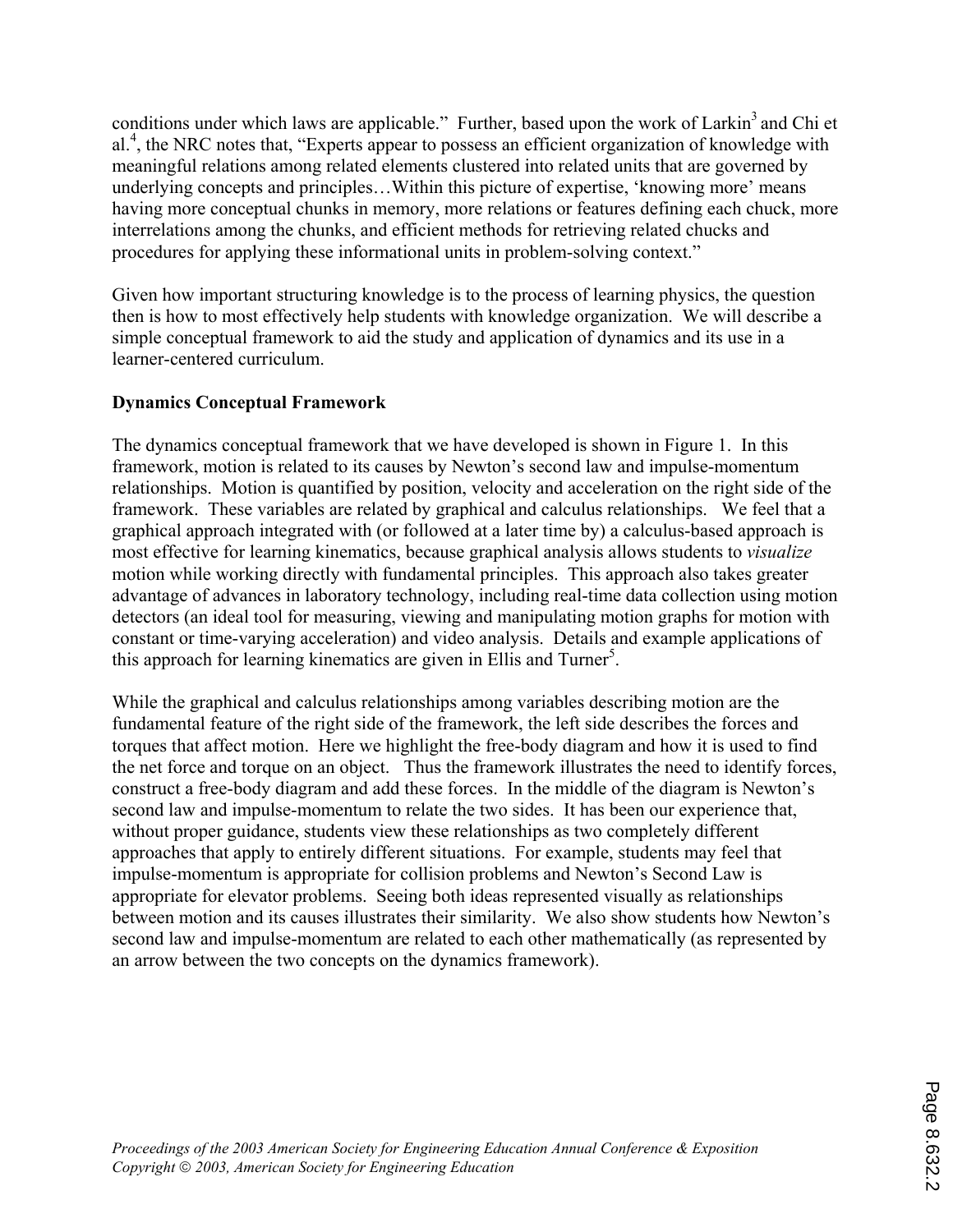

Figure 1. Calculus-based dynamics conceptual framework



Figure 2. Algebra-based dynamics conceptual framework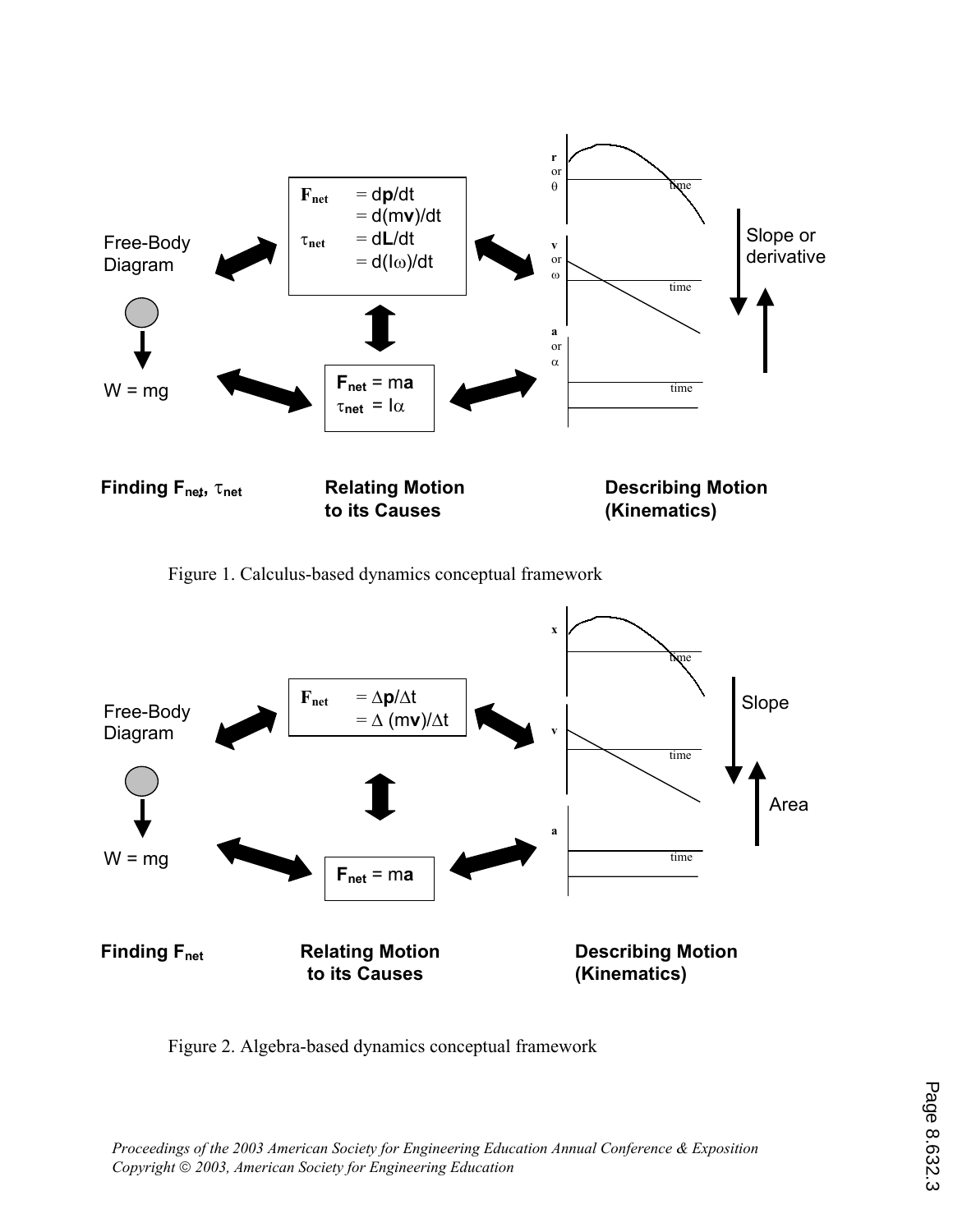We feel that this framework can be a powerful tool for learning dynamics for a wide range of ages. In the form shown in Figure 1, it can be used to help solve linear or rotational dynamics problems in three dimensions with time-varying forces using graphical procedures or calculus. However, it can also be simplified to match the learner's needs. For example, Figure 2 shows the framework simplified for use in an algebra-based physics course. Even though Figure 2 may be a simplification, the fundamental structure of the knowledge remains identical to Figure 1—it is only the details that are simplified. Thus students can begin with an algebra-based approach using Figure 2 and then easily transition to a more sophisticated approach using Figure 1. Ellis and Turner<sup>5</sup> discuss how the transition between an algebra-based approach and a calculus-based approach is made easier through the use of graphical analysis. We also feel that when students work from the beginning with graphs of time-varying forces and time-varying motion, it helps them think beyond the equations of constant acceleration to more generalized motion. Another benefit of the framework in Figure 1 is its use for illustrating that the relationship between linear motion and its causes parallels the relationship between rotational motion and its causes.

We use the framework throughout the study of dynamics. On the first day of class we present the structure of the framework. Students learn that we can describe aspects of motion by any of a number of inter-related graphs, that changes in motion are caused by forces and torques, and that motion and its causes are related by laws of physics. Thus students learn from the beginning about the big picture and the approach that they will use to solve problems. From then on learning dynamics is a matter of understanding the concepts that make up the framework, adding detail to the framework, and practicing applying the framework to increasingly complex phenomena. During the learning process the framework is used continuously to introduce the context of new topics and organize knowledge.

In addition to helping students structure their understanding, the framework is also used to solve problems. First students locate the variables that are given in the problem statement and those that need to be calculated on the framework. The path between the variables is then identified as the solution procedure. For example, if the forces on a tire with a fixed axis are given and the angular displacement needs to be found, the solution path would be to (1) draw a free-body diagram to calculate  $\tau_{net}$ , (2) relate  $\tau_{net}$  to  $\alpha$  using  $\tau_{net} = I\alpha$ , (3) integrate  $\alpha$  to find  $\omega$ , and (4) integrate ω to find θ. One could also choose an alternative solution procedure by taking the impulse-momentum path relating τ**net** directly to ω. Thus student solutions consist of a free-body diagram and a graphical representation of motion applied through the structure of the dynamics framework. Solutions produced by this procedure not only find the numerical answers, but also illustrate the motion and causes.

## **Using the Dynamics Framework in a Learner-Centered Curriculum**

The dynamics framework is one element of the learner-centered curriculum that we have developed. A detailed description of the pedagogy used in this curriculum is given in Ellis and Turner<sup>3</sup>. The pedagogical approach to our curriculum is best understood within the context of three principles that the  $NRC<sup>1</sup>$  summarizes as being fundamental to learning.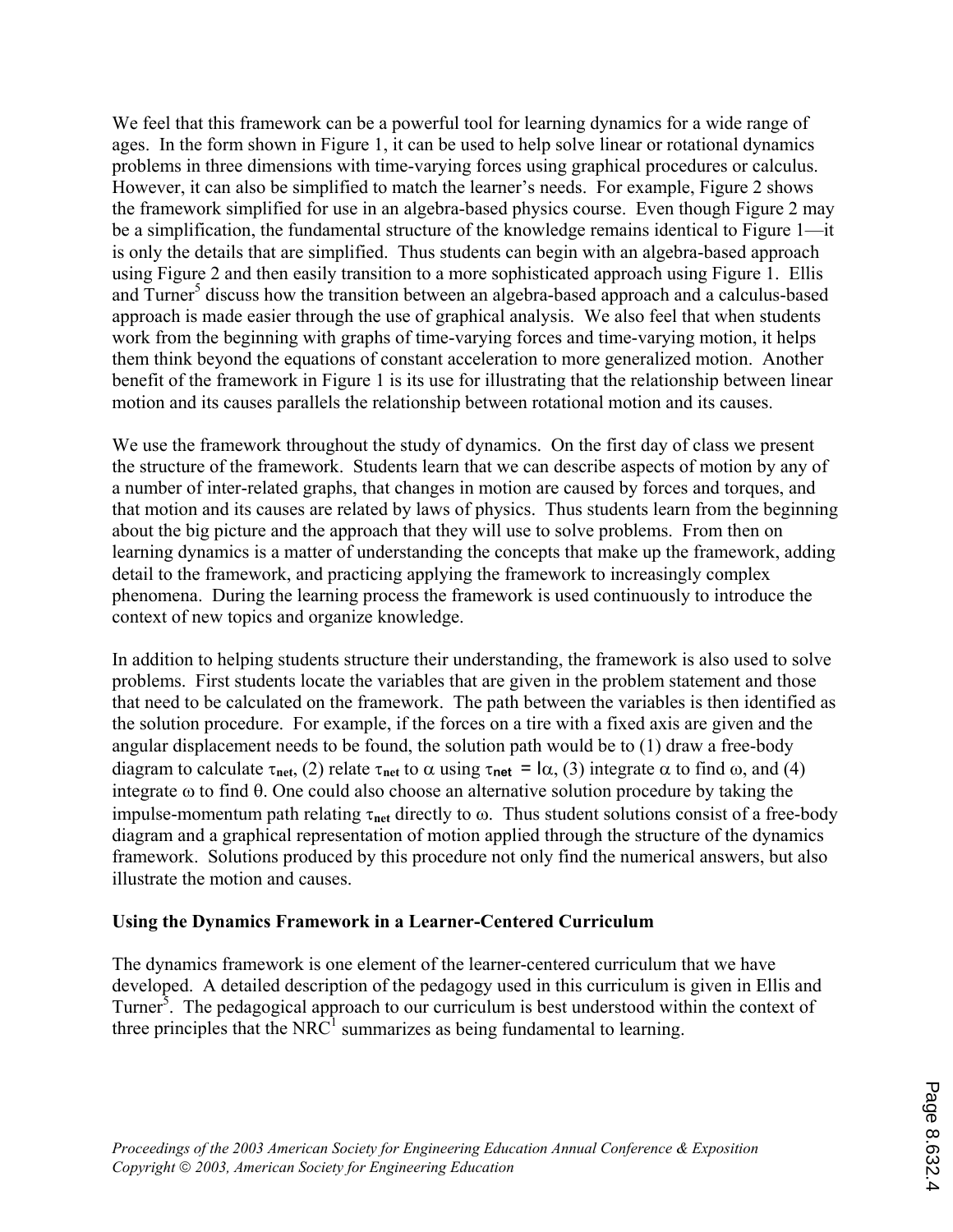*1. Students come to the classroom with preconceptions about how the world works. If their initial understanding is not engaged, they won't change or they may learn for the test and revert to preconceptions.*

We have designed a sequence of laboratories and activities intended to expose and address student preconceptions—both predictable and unpredictable. Fundamental components of the laboratories are:

- Making individual predictions based upon reason
- Discussing and reconciling differences among group members
- Making measurements for required experimental procedures as well as student-designed laboratory extensions
- Discussing and reconciling the differences between measured and predicted results
- *2. To develop competence in an area, students must (a) have a deep foundation of factual knowledge, (b) understand facts and ideas in the context of a conceptual framework, and (c) organize knowledge in ways that facilitate retrieval and applications.*

We address this principle by making the dynamics framework, together with activities that support deep conceptual understanding, central to the learning process.

*3. A metacognitive approach to instruction can help students learn to take control of their own learning by defining learning goals and monitoring their progress in achieving them.* 

We feel that helping students to take control of their learning and develop ownership of content is key not only to effective learning, but also to developing an interest in physics. We try to empower students in a number of ways including:

- Making student group discussions a focus of learning,
- Requiring projects that allow increasing freedom for student-directed learning as the course progresses,
- Requiring students to develop laboratory extensions,
- Encouraging extra-credit self-directed laboratory investigations,
- Requiring students to write and share reflections on their learning,
- **Providing sample quizzes and tests for self-assessment with guidelines to help students** develop their own assessment tools.
- Requiring students to keep portfolios of their learning (beginning Spring 2003)

## **Example Curriculum Application: Riding an Elevator**

To illustrate how we teach dynamics in our curriculum, we will present curriculum elements related to an elevator laboratory used to teach Newton's second law in secondary school. We have also used a similar version of the laboratory in an undergraduate physics course. We feel that several points are critical in this laboratory. First, it is essential for students to understand that the purpose of the elevator laboratory is to better understand all motion; the elevator is just a convenient tool to accomplish this goal. The purpose is not to "learn how to solve elevator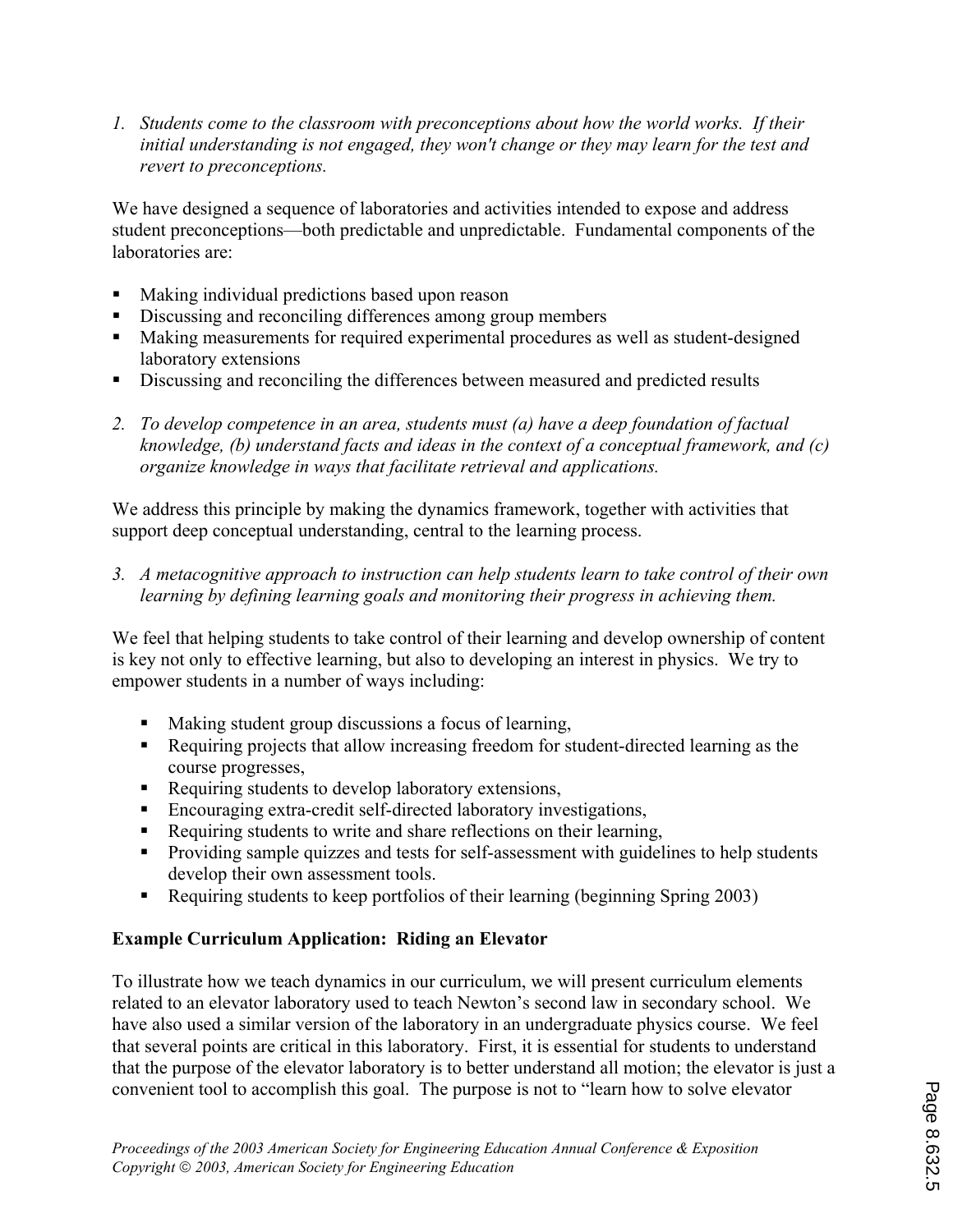problems." Second, although physics texts typically contain problems that look at segments of an elevator's motion with constant acceleration, they seldom look at the entire motion of the elevator from the start to finish. We feel that studying the entire motion of the elevator helps students achieve a more complete understanding. For example, students are surprised to learn that the elevator only accelerates for a short period of time. Also, the meaning of the sign of velocity and acceleration is reinforced as students examine all combinations of positive and negative velocity and acceleration. Third, although we present the elevator laboratory in the context of learning Newton's second law, it could be easily adapted to support learning impulsemomentum or conservation of energy approaches. In fact we apply a variety of approaches to study the same physical phenomena throughout our course to reduce student tendency to compartmentalize their learning. For example, we study the motion of a bouncing ball using conservation of energy (see Turner and Ellis<sup>6</sup>), Newton's second law, and impulse-momentum approaches at different times in the course.

Before starting the elevator laboratory, we begin with simpler activities to develop understanding of the second law and its application. The visual learning and problem-solving support of the dynamics framework play an integral part of this phase. Figure 3 illustrates a homework question that helps students prepare for the elevator activity by requiring them to think carefully about the meaning of mass, weight and net force.

The 100 kg body of a gangster (Franky the Scar) is dropped off of the Brooklyn Bridge. Answer the following questions ignoring air resistance. **Be sure to include units with each answer.** 

- a. What is the mass of the body while it is being held at rest before it is dropped?
- b. What is the mass of the body while it is in freefall?
- c. What is the weight of the body while it is being held at rest before dropping?
- d. What is the weight of the body while it is in freefall?
- e. What is the net force on the body while it is being held at rest?
- f. What is the net force on the body while it is in freefall?
- g. If air friction is included, which answer(s) above will change?
- h. What is the weight of the body in deep space far from any massive bodies?
- i. While slowly sinking in the East River, what is the weight of the body?

Figure 3. Example homework question used for practicing dynamics fundamentals.

Students begin the elevator laboratory shown in Figures 4a by riding in an elevator and observing the forces that they feel. Following their ride, each student must make reasoned predictions of the six graphs in Figure 4b. Once they have made individual predictions, they must then discuss and reconcile the differences among their group's members. We have found that group discussions among students (and sometimes involving the instructor) are an ideal opportunity for addressing student misconceptions. The instructor is also provided with an excellent opportunity to assess student understanding. While some students predict the shapes of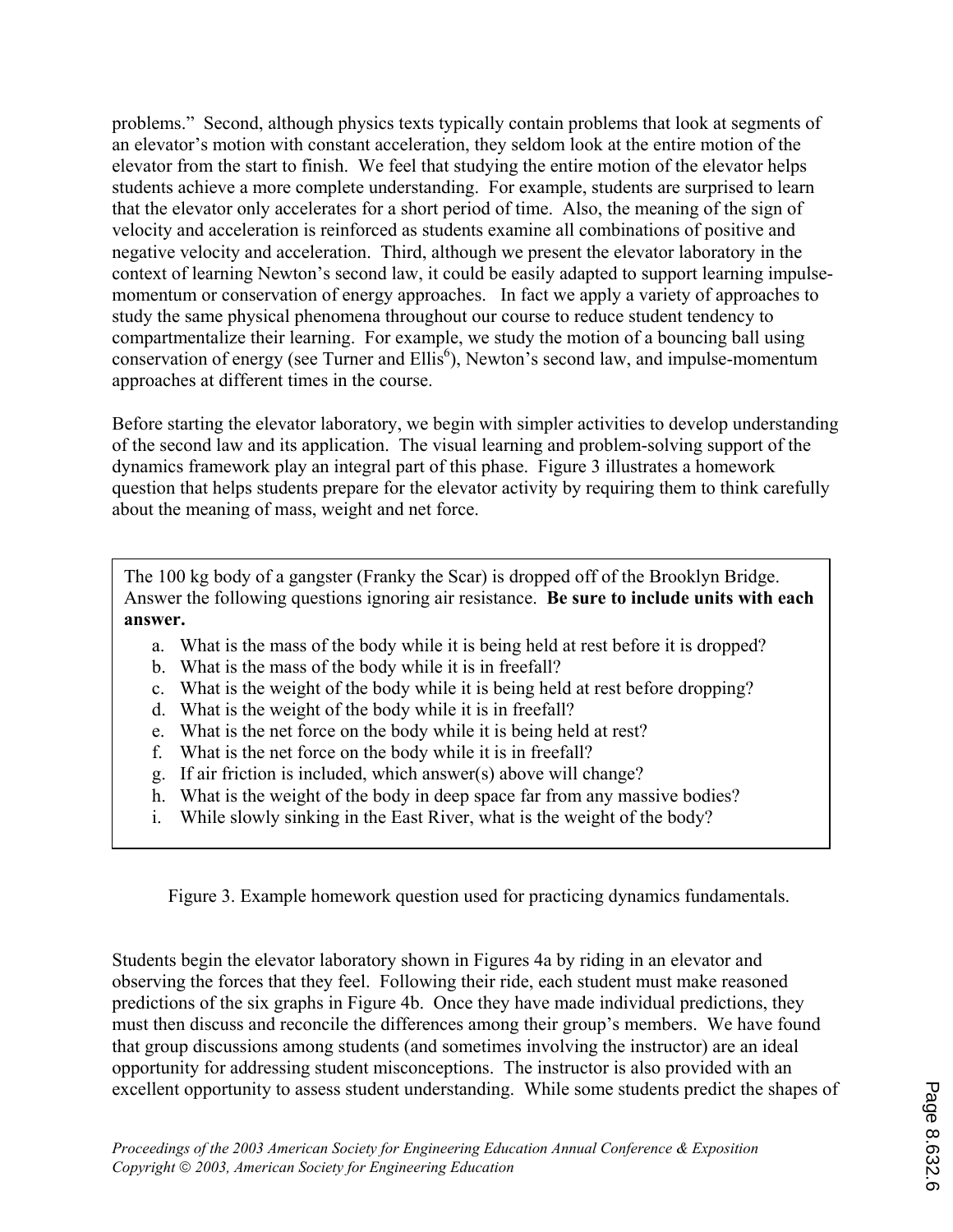the graphs in Figure 4b correctly at this point, it is more common that their predictions illustrate areas of incomplete understanding or misconceptions such as:

- The force of gravity changes during the motion.
- The net force is not equal to the sum of the gravitational and normal force.
- There is confusion between acceleration and velocity or with the signs of velocity and acceleration. For example, students might predict that an upward moving elevator will have positive acceleration when it slows down or that any elevator that slows down must have negative acceleration.
- Approximate values predicted by students are not reasonable.
- The net force graph has a different shape than the acceleration graph.
- The elevator is accelerating throughout its motion.

Once the prediction phase is completed, students then ride the elevator again to collect data on the normal force on their feet and the time of the ride. We have used bathroom scales and Vernier force plates<sup>7</sup> for collecting data and have found both to be effective. Once the data is collected, students must calculate each graph in Figure 4b from the values that they recorded on the elevator. A key learning moment occurs at the beginning of the calculations when students decide what the bathroom scale (or force plate) is measuring. Eventually they come to the understanding that it measures normal forces on their feet at all times, and the force of gravity when the elevator is not accelerating. Once the gravitational and normal forces are correctly plotted, it then becomes an exercise in working through the dynamics framework. Students find the net force graph by adding force components, the acceleration graph by using Newton's second law, and the velocity and position graphs by graphical analysis or calculus. (Later these graphs can be revisited using the impulse-momentum solution path to find an equivalent solution.) We have found that the calculations involved in this laboratory help students synthesize many concepts learned in the course. The conversations that take place as groups work together to find their graphs are often lively and students feel a sense of accomplishment when they have successfully completed the activity and compare their final results to their predictions. Some students also choose to conduct laboratory extensions such as comparing the motions of different elevators.

Once the laboratory is completed, we focus on expanding their understanding of dynamics by applying the concepts learned in the laboratory to a variety of new phenomena. An example of a homework problem that applies the concepts learned in the elevator laboratory is illustrated in Figure 5. In this problem students investigate the forces and motion involved in jumping. At this time we also investigate a variety of other phenomena with a time-varying net force. One example is a laboratory in which students design an experiment using motion detectors and Logger*Pro*<sup>8</sup> to measure the changing air force on coffee filters falling to the earth. We have found that in loosely defined activities such as the coffee filter laboratory, the dynamics framework becomes a particularly important tool for helping students to develop a plan of action. Similar results were found when the dynamics framework was used for project work<sup>9</sup>. Finally, a typical test question used to assess student learning in this curriculum unit is given in Figure 6.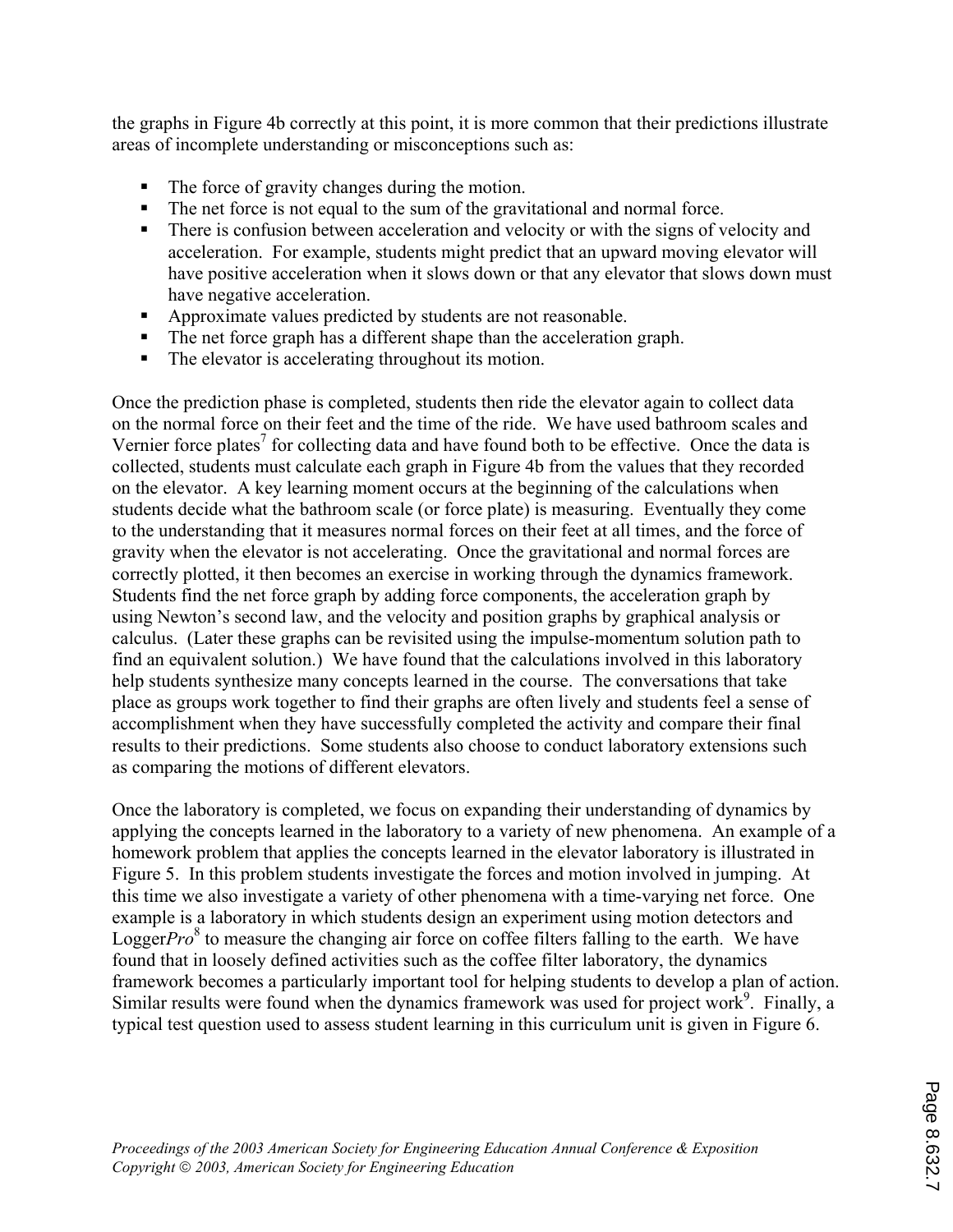- 1. Take an elevator ride up and down. Record any forces that you feel acting on your body and describe what you think causes them.
- 2. On the following graph axes, use a dashed line to show your predictions for position, velocity, and acceleration as a function of time as you ride the elevator up and down. Also predict what the **NET** force acting on you, the gravitational force acting on you, and the force of the floor on your feet will look like as a function of time and plot them on the following force versus time axes. **Do this carefully and neatly. Each graph should be consistent with the others.**
- 3.Ride the elevator again while one member of your group stands on a bathroom scale. Record the values of the scale reading throughout the ride and convert the force into Newtons. (Note: the scale readings change rapidly and only approximate readings are possible.)
- 4. Based on the scale readings and what you know about Newton's Second Law, use a solid line to plot the force and motion graphs.

**Make sure that your plots are neat, consistent with each other, and show approximate numerical values whenever possible.** 

**Question 3-1:** Draw a free-body diagram showing all the forces acting on you when you are standing on the scale in the elevator.

**Question 3-2:** Does the elevator ever travel at a nearly constant velocity? If so, when?

**Question 3-3:** Does the changing value of the scale indicate that your weight or mass changes during the ride? Explain any changes.

**Question 3-4:** How would the diagram and graphs differ if the elevator cable suddenly broke

Figure 4a. Elevator activity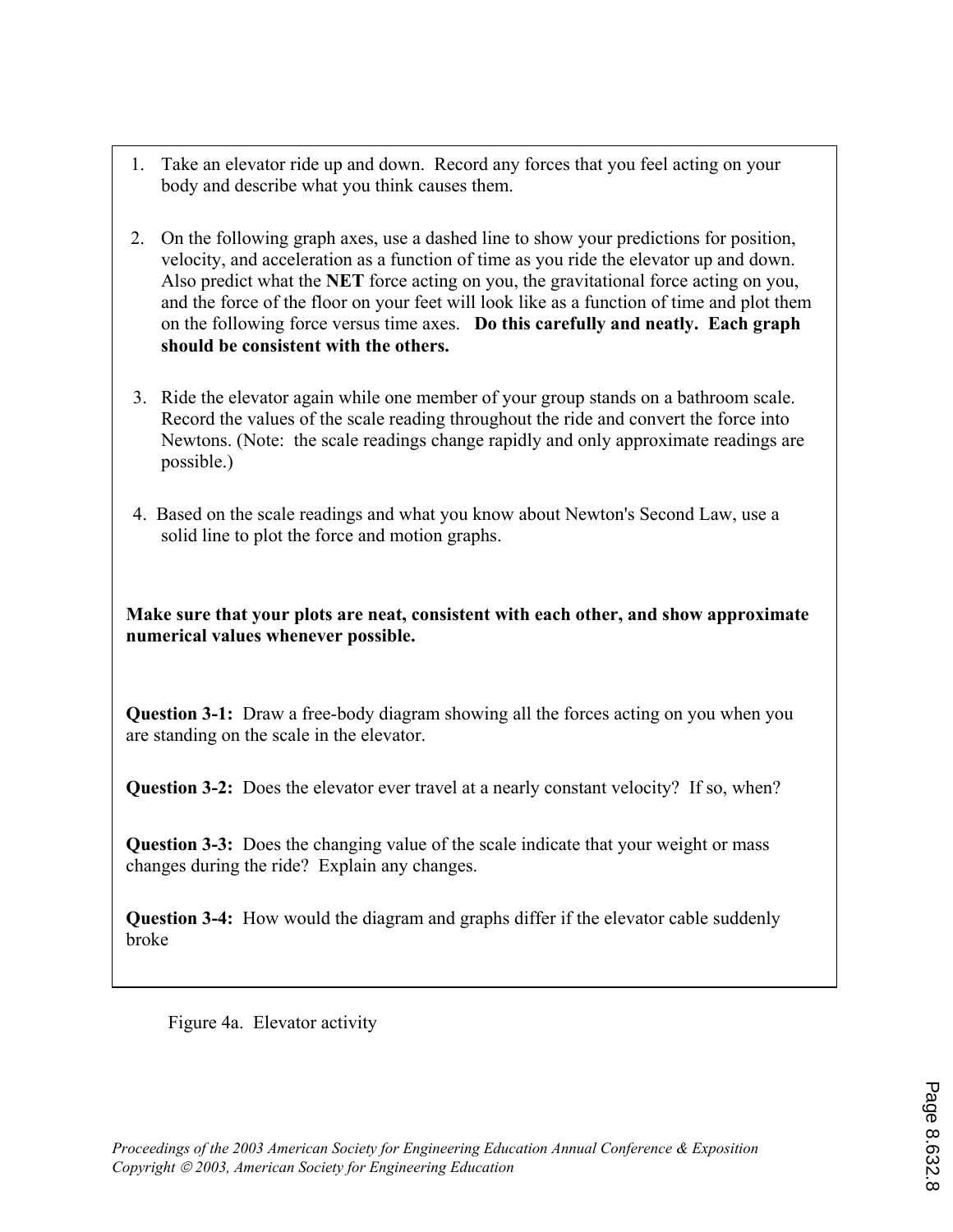| Position                |  |  |            |
|-------------------------|--|--|------------|
| (m)                     |  |  |            |
|                         |  |  | time (sec) |
|                         |  |  |            |
|                         |  |  |            |
| Velocity                |  |  |            |
| (m/s)                   |  |  | time (sec) |
|                         |  |  |            |
|                         |  |  |            |
|                         |  |  |            |
| Accel.<br>(m/s/s)       |  |  |            |
|                         |  |  | time (sec) |
|                         |  |  |            |
|                         |  |  |            |
| Net Force<br>(N)        |  |  |            |
|                         |  |  |            |
|                         |  |  | time (sec) |
|                         |  |  |            |
|                         |  |  |            |
| Gravitational<br>Force  |  |  |            |
| (N)                     |  |  | time (sec) |
|                         |  |  |            |
|                         |  |  |            |
| Force on<br>Feet<br>(N) |  |  |            |
|                         |  |  |            |
|                         |  |  | time (sec) |
|                         |  |  |            |
|                         |  |  |            |

Figure 4b. Elevator activity graph axes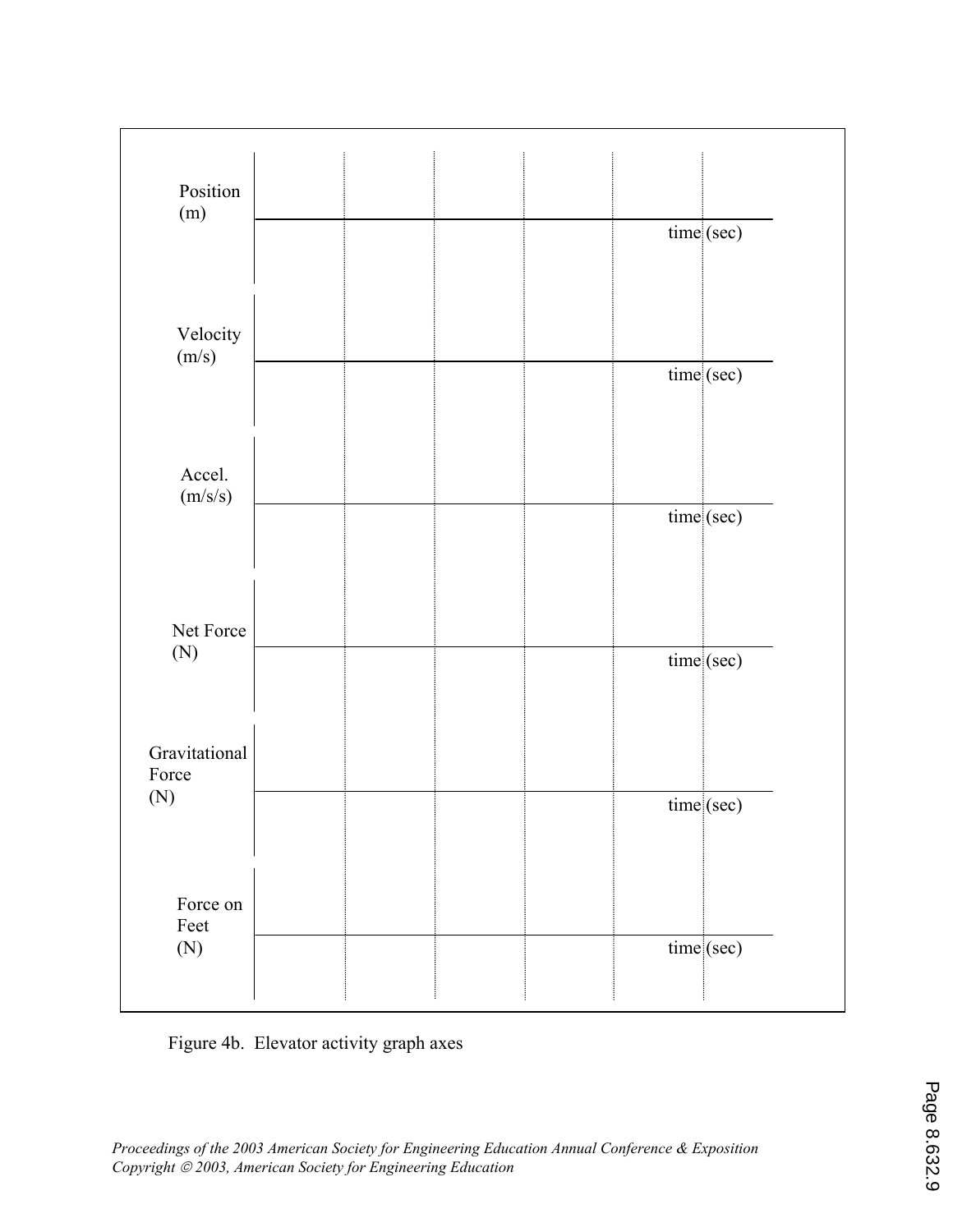Stand on a chair or any other stable object. Jump off several times and concentrate on the forces acting on you (and in particular your feet) before, during, and after your flight.

- a. Draw a free-body diagram of yourself while
	- (1) Standing on the chair,
	- (2) Pushing off of the chair,
	- (3) Soaring through the air,
	- (4) Landing on the floor, and
	- (5) Standing on the floor.
- b. Carefully fill in the following graphs to illustrate the motion in your jump. Label each section of the graphs to indicate your motion at the time.

Figure 5. Example homework question following elevator activity

A crane with an electromagnet lifts up a 1000 kg car as follows:

| Time          | <b>Car Motion</b>                |
|---------------|----------------------------------|
| $0$ to 5 sec  | not moving                       |
| $5$ to 6 sec  | accelerating upward at 0.5 m/s/s |
| $6$ to 10 sec | moving at constant velocity      |

- At 10 seconds the electromagnet releases the car.
- a. Neatly draw a free body diagram of the car during each time period: 0-5 sec, 5-6 sec, 6- 10 sec, 10 sec until the car reaches the ground. **Include the source and value of each force.**
- b. Neatly draw the position, velocity and acceleration versus time graphs for the motion of the car from  $t = 0$  sec until it hits the ground. Label all critical values. Be sure to show all calculations to receive full credit.

Figure 6. Example test question used to assess dynamics understanding.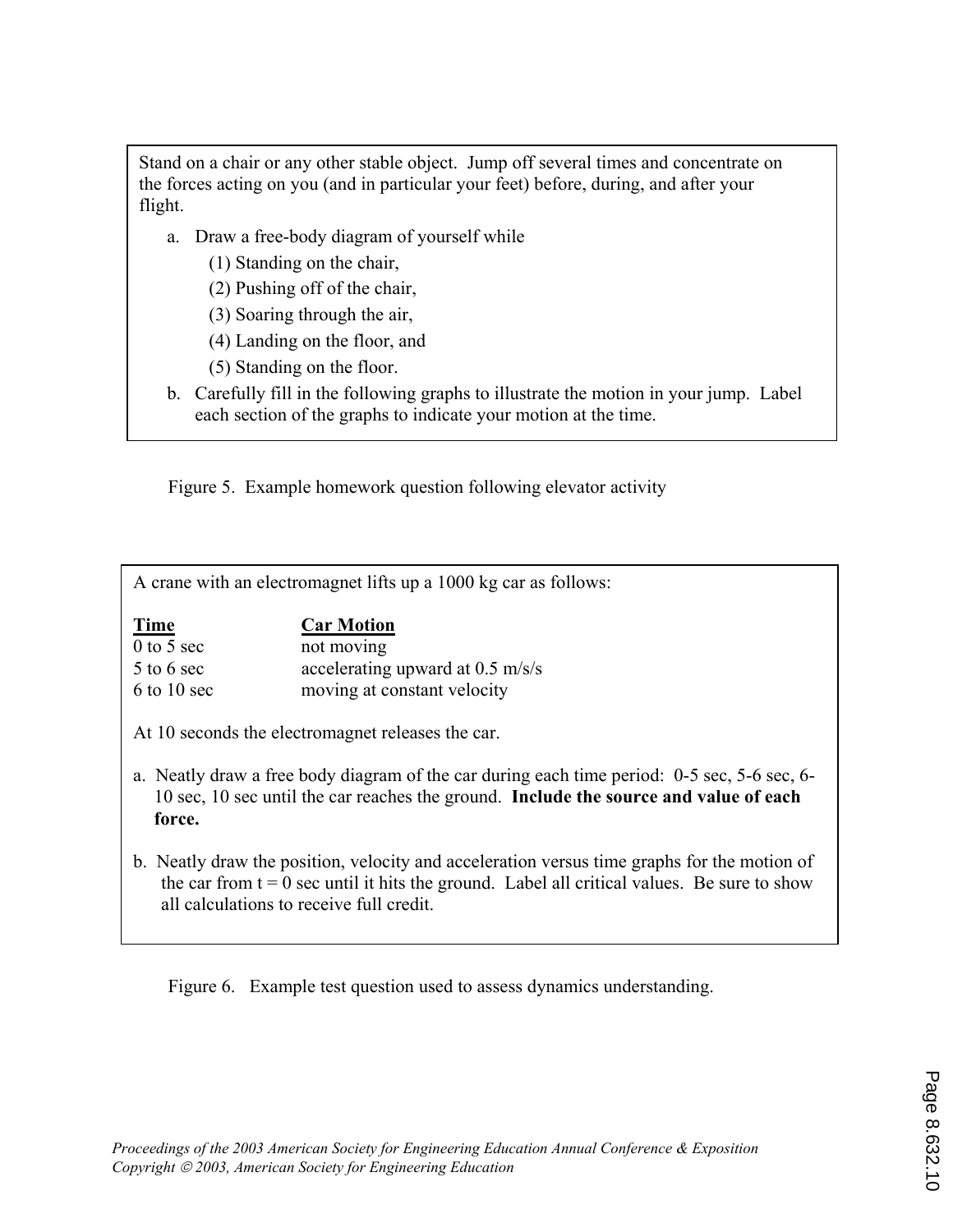## **Student Response**

We have used the approach described in this paper to teach dynamics at both the high school and college levels. We have also used the dynamics framework in a sophomore level engineering mechanics course. In all cases we have found the approach to be successful and popular with students. We are currently planning a formal assessment of its effectiveness in an undergraduate introductory mechanics course for Spring 2003. In this assessment we will be able to compare the effectiveness of this approach to a control group by comparing student achievement on the force concept inventory<sup>10-12</sup>, TUG-K<sup>13</sup> and through common test questions. We will also use surveys to assess attitudes and focus groups to better understand the student experience.

In addition to our experiences in teaching the course, we currently have one assessment tool that supports use of the framework. In an introductory course in continuum mechanics that included engineering dynamics applications, students learned to use the dynamics framework as part of a physics review during the first week of class (see Ellis et al.<sup>9</sup> for a more detailed description). Even though they had not seen the framework in their physics courses, students immediately saw its usefulness in synthesizing concepts and as problem-solving tool and used it throughout the course. Their responses to a mid-semester survey on its helpfulness are shown in Table 1. No student expressed a negative opinion regarding the helpfulness of the framework, while many students found it to be very or extremely helpful.

## **Conclusions**

We have developed a curriculum of laboratories, activities, discussions and homework assignments that use a learner-centered approach to teach dynamics. Essential to this approach is the dynamics framework, an organizational and problem-solving tool presented in this paper. This framework addresses a number of key issues.

- It places mechanics into a single context and seeks to identify connections between seemingly disparate situations rather than presenting them as a series of fragmented and fractured pieces.
- It promotes active learning and provides a platform that allows students to extend their knowledge to new situations, particularly non-idealized ones.
- When combined thoughtfully with preliminary activities and follow-up questions and exercises it provides the backbone from which to address the key issues in learning identified by the NRC and detailed above.

We have provided an in depth, detailed description of a series of activities exploring the motion of an elevator. Through these activities tudents come to understand that this is an example of a broad group of vertical motion problems. This activity series is useful in a wide range of educational settings, from an algebra-based high school class to a calculus-based undergraduate physics course. It is useful for both conceptual concerns and in doing rigorous computations. Anecdotal evidence and a student survey support the effectiveness of the approach. A formal assessment is planned for Spring 2003.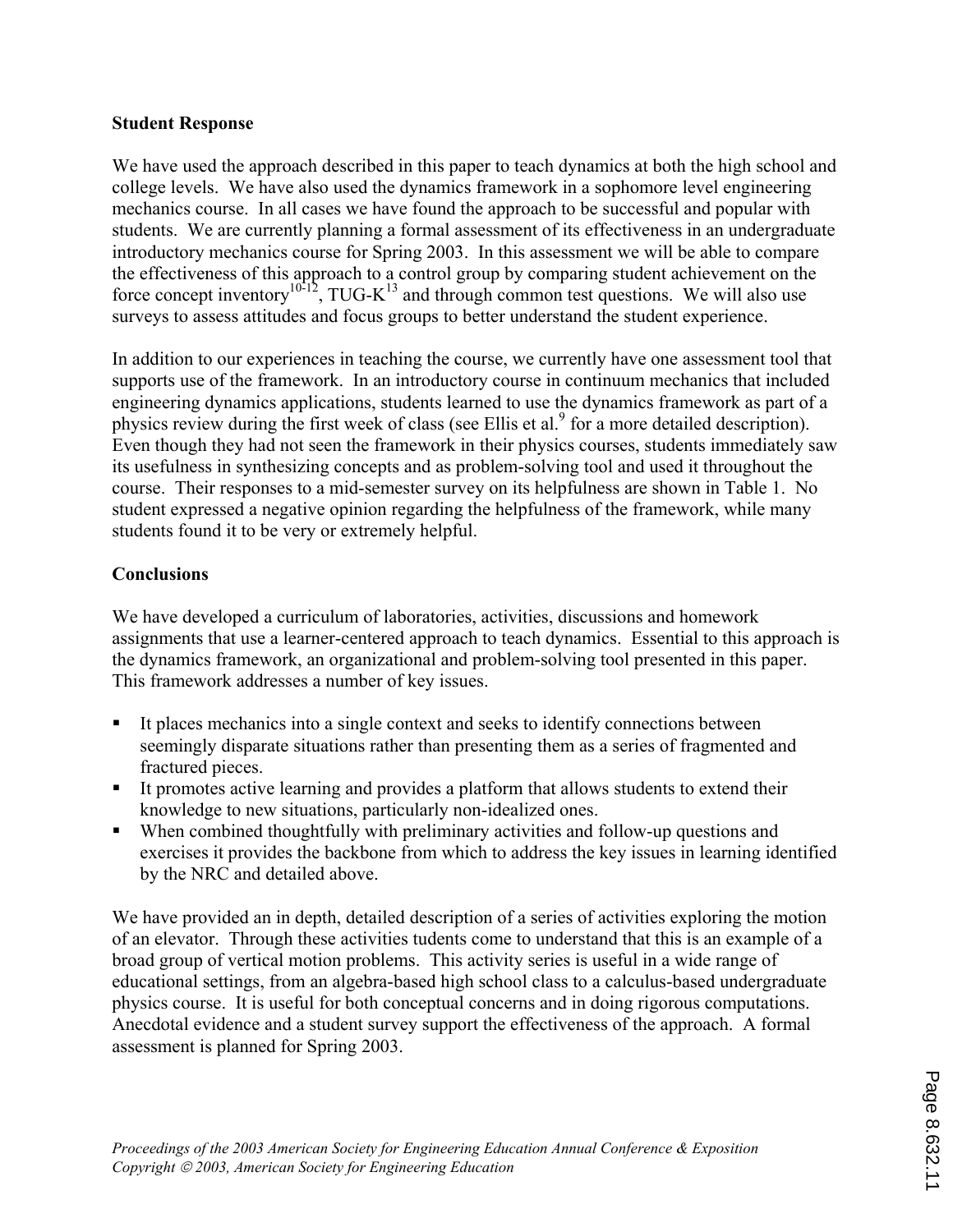## **Acknowledgement**

This research has been partially supported with a generous grant from the GE Fund.

| <b>Student</b> | <b>Response</b>                                                           |  |  |  |
|----------------|---------------------------------------------------------------------------|--|--|--|
| 1              | extremely helpful! Helps show how all those formulas and concepts are     |  |  |  |
|                | related which helps me to understand new ones based on old ones I'm       |  |  |  |
|                | already comfortable with                                                  |  |  |  |
| $\overline{2}$ | extremely                                                                 |  |  |  |
| 3              | $\gamma$                                                                  |  |  |  |
| $\overline{4}$ | very helpful                                                              |  |  |  |
| 5              | Puts the class and semester into an easy to understand form. We always    |  |  |  |
|                | know where we're going                                                    |  |  |  |
| 6              | helped to synthesize imformation                                          |  |  |  |
| 7              | really great? One method of looking at all that type of problem           |  |  |  |
| 8              | helpful but I wish I had a review of integrals first                      |  |  |  |
| 9              | what is this?                                                             |  |  |  |
| 10             | I think it's really important                                             |  |  |  |
| 11             | extremely helpful                                                         |  |  |  |
| 12             | very helpful                                                              |  |  |  |
| 13             | very to see how everything fits together                                  |  |  |  |
| 14             | very! It's great to be able to fall back on the basic F=ma when I'm       |  |  |  |
|                | struggling with a problem. The graphs are very helpful also               |  |  |  |
| 15             | this was very helpful for me to understand how to set up every problem. I |  |  |  |
|                | think it's a very good approach for this class                            |  |  |  |
| 16             | very helpful in clarifying the concepts                                   |  |  |  |
| 17             |                                                                           |  |  |  |
| 18             | good reference                                                            |  |  |  |
| 19             | necessary                                                                 |  |  |  |

Table 1Student response to the question, "How helpful is it?" for the Dynamics Framework (Based upon the responses of 19 of the 27 students enrolled in the course EGR 270: Continuum Mechanics I, Smith College, Fall 2002.)

## **References**

- NRC Commission on Behavioral and Social Sciences and Education, *How People Learn*, National 1. Academy Press, Washington, D.C. (2000).
- 2. Chi, M.T.H., R. Glaser, and E. Rees, "Expertise in problem solving," Advances in the Psychology of Human Intelligence (Vol. 1). R.J. Sternberg, ed., Mahwah, NJ: Erlbaum (1982).